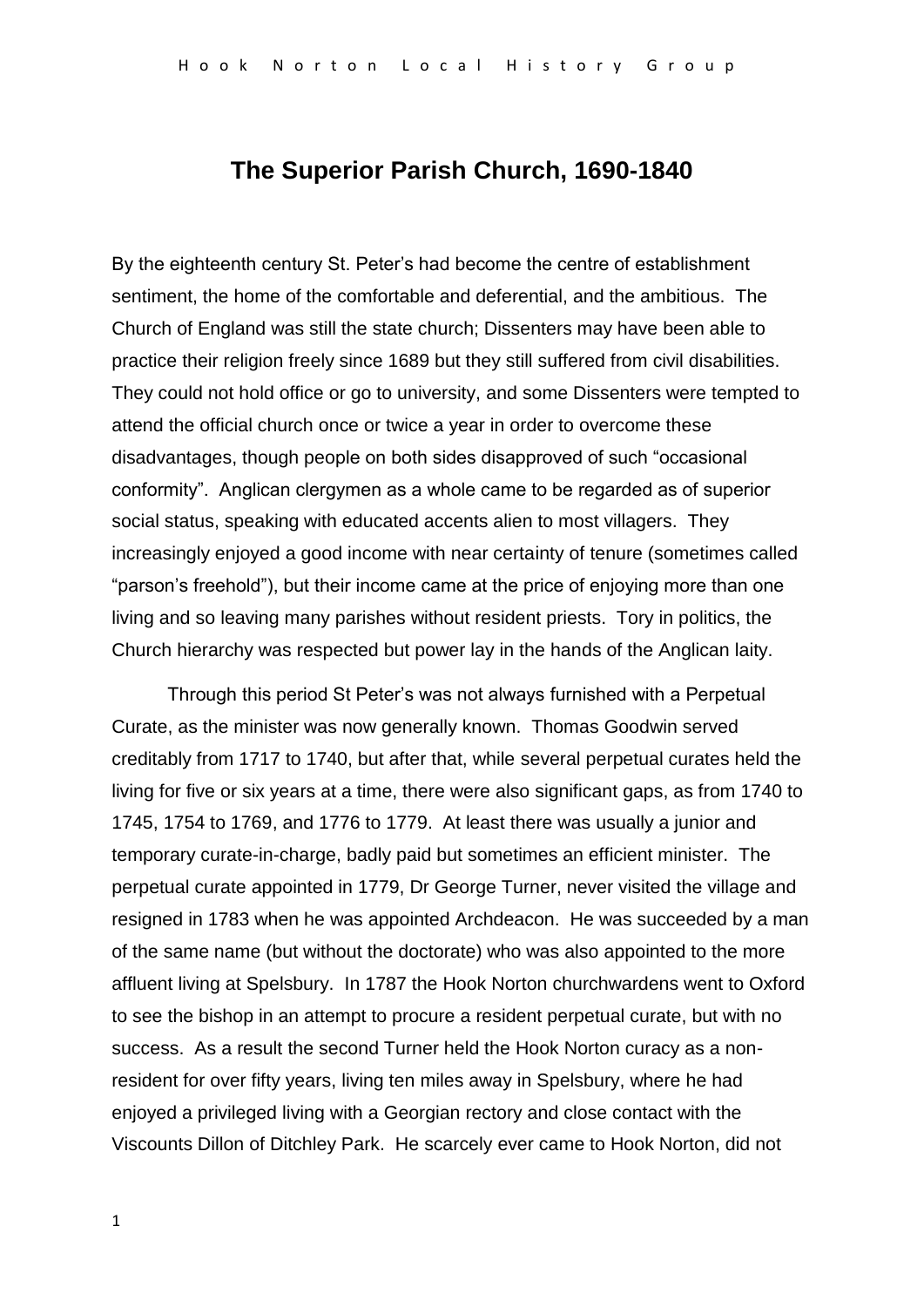partake in the parish work, and necessarily lacked the authority of a resident minister.

This situation was common in Oxfordshire at the time, for in the 1780s 100 out of 165 parishes had non-resident incumbents and often the curates-in-charge served more than one parish. One of the sights of Oxford on Saturday afternoons was the rush of Junior Fellows riding out to the rural parishes to lead church services. These young men were called "gallopers" due to their dexterity in speeding on horseback from one church to another. At half-a-guinea per service, haste was essential. In at least one parish the churchwardens kept lookout from the tower for the galloper and, when sighted, ring the bell to summon the faithful!<sup>1</sup>

## **Lay Control**

Much of the life of the church was therefore controlled by the lay members of the vestry, especially the church wardens. This is made clear from the parish records and accounts that survive from this period, stored in the oak chest that was bought in



*Photo of parish chest © Photograph by David McGill, 2014*

**<sup>.</sup>** <sup>1</sup> Anthony Russell, *The Country Parson* (London: SPCK, 1993), pages 101-102. I am grateful to John Wheatley for this reference.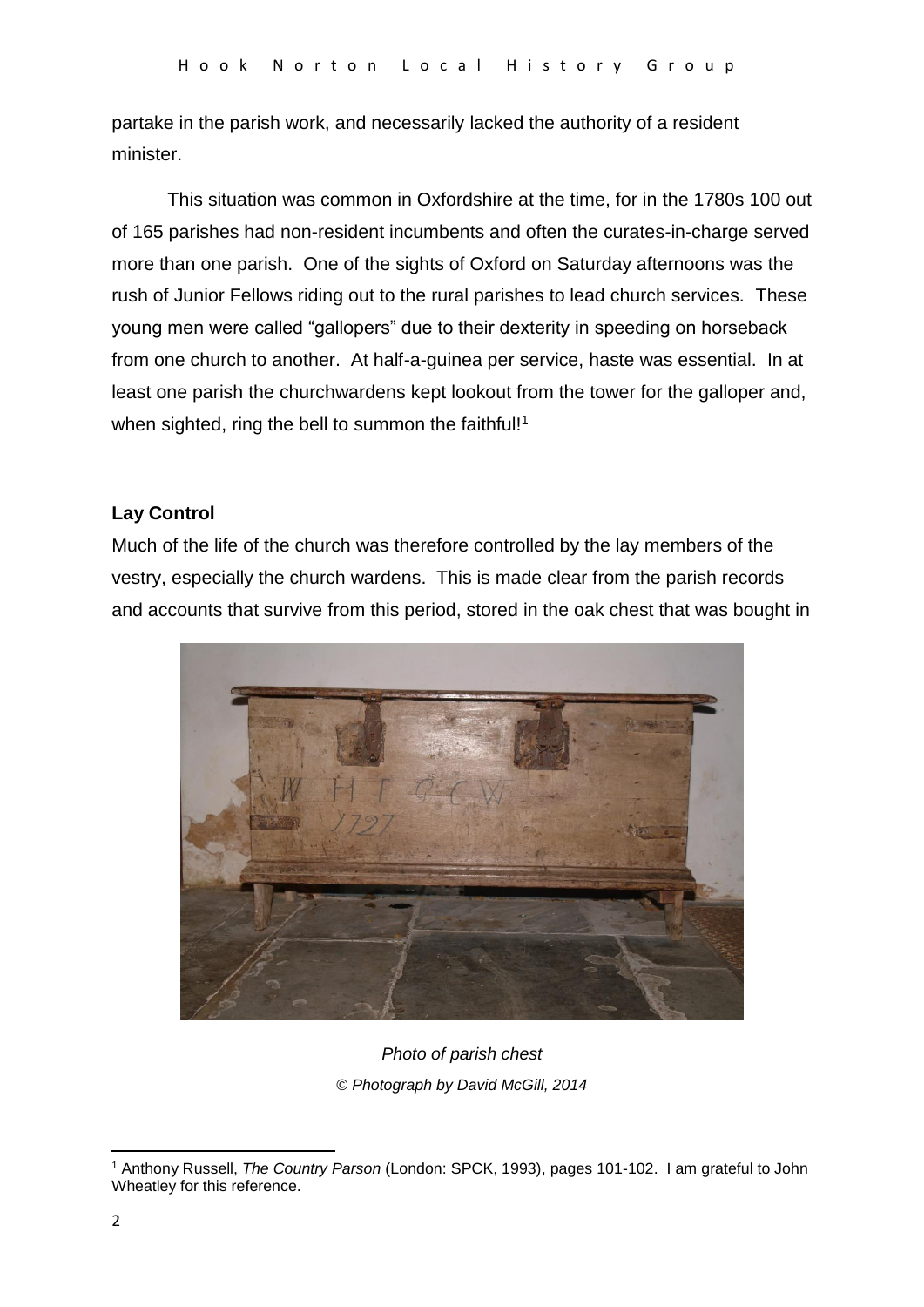1727, and carved with the initials WH FG CW, standing for William Hall and Francis Green, Church Wardens. It was used to store their records and accounts, including the recording of Births, Marriages and Deaths, as required by the law passed under Henry VIII. There are three locks, with the keys held by the wardens and the curate. The chest may still be seen in the north aisle, though the historical contents are now stored in the Oxfordshire Historical Centre in Cowley.

The church wardens, who were chosen by their fellow "townsmen", had a huge range of responsibilities. Together with the Overseers of the Poor, they were the "Parish Officers", whose responsibilities included (in Miss Dickins's words) "making the rates and spending them, administering the Poor Law, going to law with other parishes, in command of the Constables, the Pounds [for stray animals], the Stocks, and the Dungeon, and, in fact, forming a complete Local Government." The rates included not only the Poor Rate but also a rate on all members of the parish, regardless of religious affiliation, "to keep the Parish Church in Good and Decent Repair." They also paid bounties to keep down creatures that spoiled crops, helped passing travellers to keep on moving, and prevented outsiders from becoming charges on the poor rates. The accounts were authorised at vestry meetings that usually met in one of the pubs.

The wardens also maintained the church and made some small-scale improvements. Windows regularly had to be repaired and beams replaced. A clerk's desk, a reading desk and a pulpit were built on the south side of the nave against the wide bit of wall, stacked one above the other, in the "three-decker" style of the day. In 1739 the south door was fitted, with the names of the blacksmith and

church wardens carved on a hinge. Between 1743 and 1755 three new bells were cast. In 1758 the church was whitewashed and "lettered", probably with the Ten Commandments. The church clock and chimes required attention too frequently and in 1768 new ones were installed. In 1780 the church was paved with Hornton stone and many old grave stones removed. In 1798 a new sundial was erected on the south transept wall, where the date is still visible. © David McGill

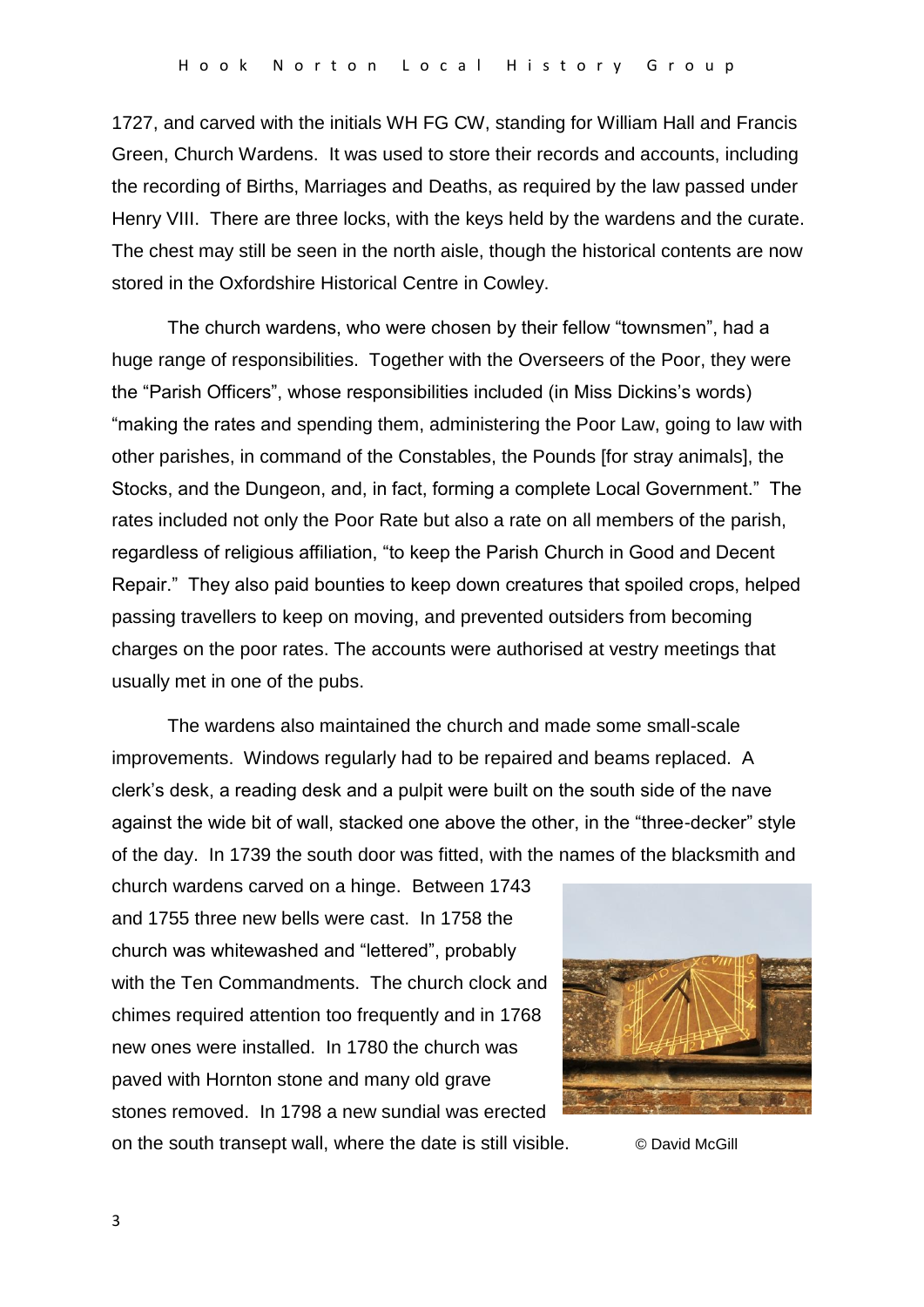In the eighteenth century the tower was separated from the church by a partition and used to house church goods and property belonging to the parish. That property included the village's fire-fighting equipment, which was the church's

responsibility. In 1731 the officers bought a fire engine – essentially a pump worked by several men - and a leather hose and brass pipe. About the same time they also bought a long pole with a fire hook on the end, used for pulling burning thatch or rafters off buildings. Both engine and fire hook continued to be used until 1896 and may still be seen in the church, though the fire hook is now broken off short.



*The fire engine, used from 1731 to 1896 © David McGill*

The north transept was also used for secular purposes in this period – as "the School House in the church." The transept was partitioned off by a wall jutting out into the nave, with a gallery on top for children. The school room was accessed through its own outside door and had a fireplace; the coal for the fire was stored on top of the stone commemorating Isabel de Plessis, whose husband was lord of the manor in the early thirteenth century. The school was regarded as so separated from the church that it was once described as standing in the churchyard!

Church courts still survived and retained jurisdiction over wills and marital matters until 1857 and 1858, but the enforcement of morality depended largely on the civil magistrates. When in 1745 the Overseers of the Poor in Hook Norton wished to press a paternity suit to avoid paying for the upkeep of a child born out of wedlock, the case was taken before a justice of the peace, who enforced the suit. But the case was also taken before the Oxford Archdeacon's Court, which forced the couple to make public penance in St Peter's. For the sad tale in full – and for an extraordinary case of profanity in Hook Norton in 1769 that was taken before the Oxfordshire magistrates – see Passages in Village Life, pages 7-12. **(LINK)**

The reliance on lay members in this age is indicated by the memorial plaques and stones that were placed on walls and memorial stones. St Peter's is not as rich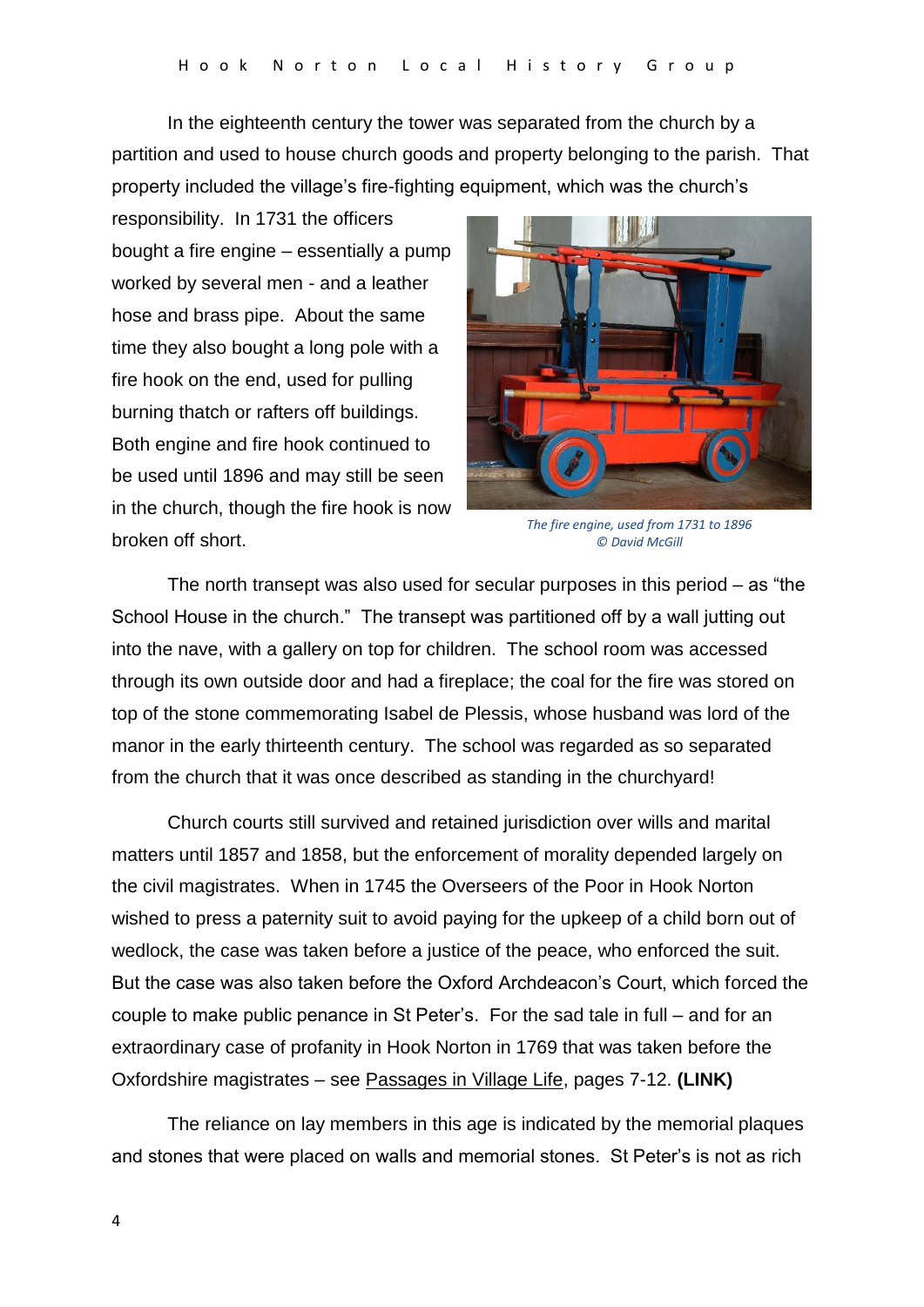

*Memorials to the Lampett family* © David McGill

in them as some parish churches and many are out of view in the north transept. Those visible range from Nathaniel Austin Apletree (whose friends claimed in 1786:

He was but room won't let me tell you what,

Name what a friend should be and he was that.)

to the generous William Hobbs, who in 1810 "gave to the *Minister* and *Churchwardens* 5£ in trust to pay the interest for

ever for the *Education* of Poor Boys on e[ver]y Sabbath Day". There are several stones commemorating the Lampett family, who were the most important people in the village at the time and frequently held church offices.<sup>2</sup>

## **The Practice of Religion**

Overall, in this period, Anglican religious practices were not demanding. There were few church services, probably morning and afternoon services on Sundays only – afternoon rather than evening because there was no heating or lighting in the church. There were normally just four Communion services a year, at Easter, Whitsuntide, Michaelmas and Christmas. In addition, special Prayers and Thanksgivings were ordered to appease or thank the Almighty on the occasion of cattle plague, military victories or the signing of peace, royal accessions and weddings, or spasms of royal madness.

A major characteristic of the services in Hook Norton was the music. In front of the partition closing off the tower stood a gallery for singers and the church band. There had been a choir in St Peter's in the Middle Ages, but no record of the music sung before the eighteenth century. A small orchestral band provided accompaniment to singing and also played long introductions and interludes during the service. The instruments originally consisted of violin and bassoon, but by the

**<sup>.</sup>** <sup>2</sup> Wheatley, "St Peter's," pages 2-3; Dickins, *Hook Norton*, 170.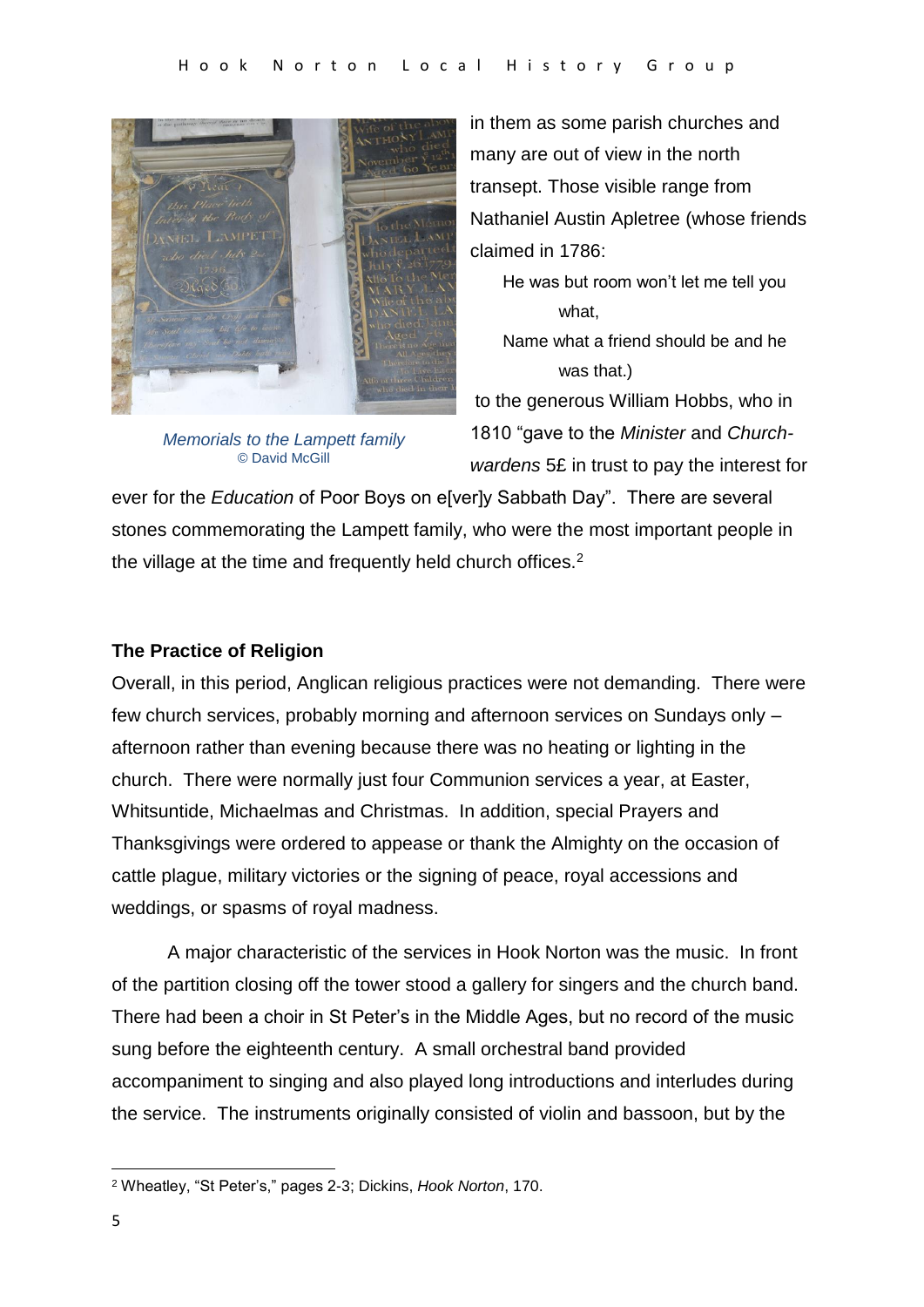early nineteenth century also included oboe, clarinet and flutes. The singing was complexly arranged, as is shown by the beautifully hand written books of music used at that time, some of which survive in the Village Archive. Most common were the Psalms of David versified, though there were also hymns and anthems and even choral communion services. Separate books were prepared for each individual voice and instrument and the arrangements were so complex that, in the judgment of Margaret Dickins – for many years organist at St Peter's – it must have been almost impossible for the congregation to have joined in the singing!<sup>3</sup>

The relaxed character of the religion practised in St Peter's at this time did not give universal satisfaction. Dinah French, who was brought up in Southrop but later emigrated to the United States, remembered being told that at some time before 1786

the church in Hook Norton had not been supplied with an evangelical minister, except a curate whose preaching was more like the Gospel; he was zealous in efforts to promote a reformation in morals – going round to break up the amusements of Sabbath breakers and collect the people to divine service. His preaching and conduct was opposed to the inclination and pursuits of the official members, who, in consequence, had him quietly removed.<sup>4</sup>

The demand for a more evangelical religion, more satisfying to the spiritual aspirations of ordinary folk, explains the great expansion of Wesleyan Methodism in Hook Norton in the 1790s and early in the next century, challenging the Church of England to do better.

Certainly by 1780 the officers of the church were neglecting their duties. The chimes on the church clock broke after 1781 and were not repaired. The school discontinued about 1808 or 1809, though a National School existed by 1833 when it had about 33 female pupils. The church fabric received some attention – some repewing in 1811 and 1828, in 1824 a new pulpit, and the rebuilding of the porch in 1825 – but by 1840 the building was in a very bad state. The Earl Talbot, who, as the Bishop's Lessee from the 1790s to the 1820s, was liable for repairing the

**.** 

<sup>3</sup> Dickins, 120-123.

<sup>4</sup> Dinah French's account, quoted in Dickins, 147-48; for a fuller text, click here.